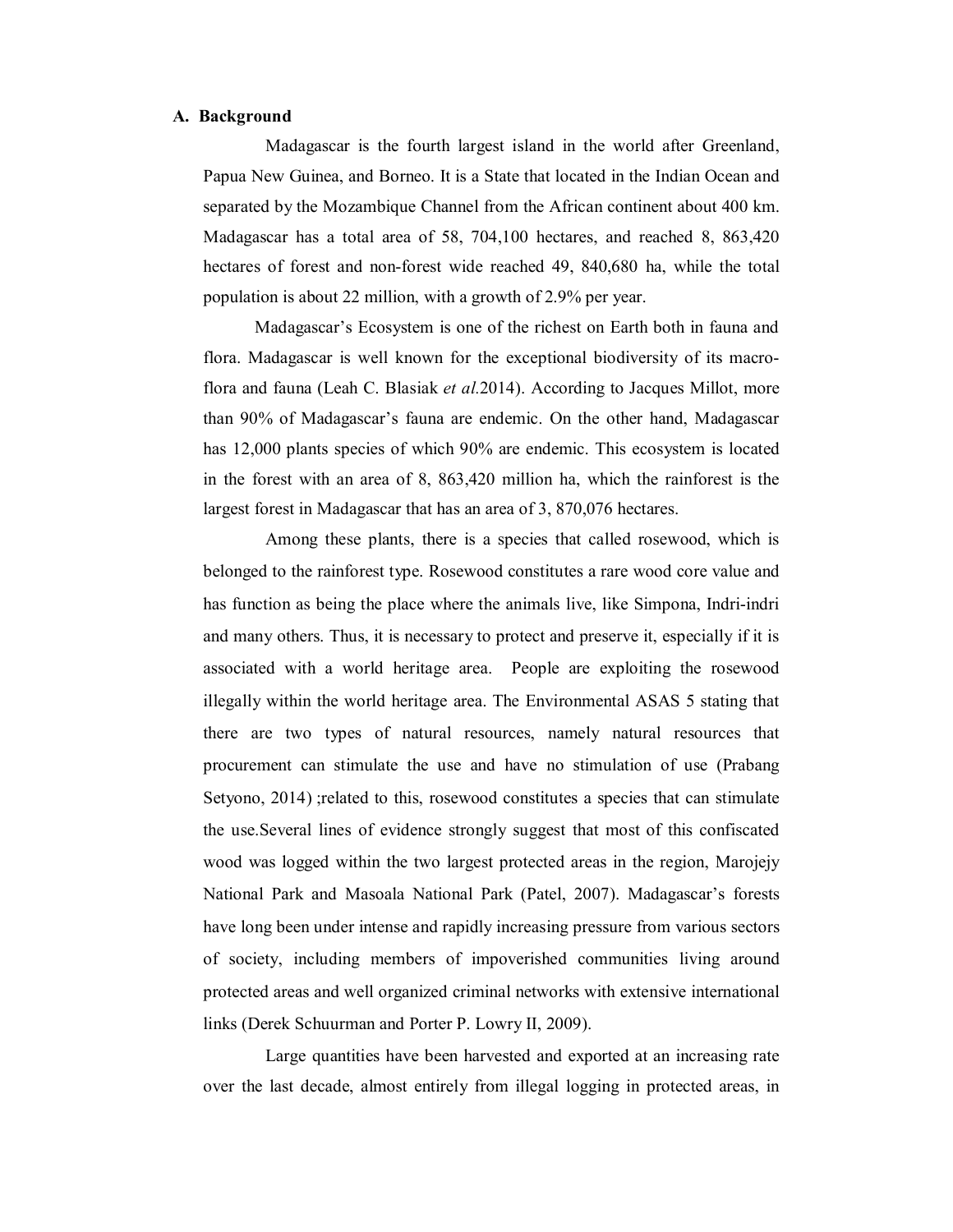particular Masoala and Marojejy National Parks, which comprise part of the newly - established *Atsinanana* UNESCO World Heritage Site in the SAVA (Sambava - Antalaha - Vohémar - Andapa) region of northeast Madagascar (Derek Schuurman and Porter P. Lowry II, 2009).

It is said illegal because the illegal logging is defined as the harvest, transport, sale or purchase of timber in contravention to national laws (John Innes, 2010). The Malagasy Law No. 97-017 of 8 August 1997 revising forest legislation has cited in article 17 that however, strict nature reserves, national parks, special reserves and protected forests in the respect of international conventions as well as land and water areas defined in Article 2 are not likely to distraction. Whereas, the logging in question has been operated, as it mentioned above, in the protected area as Marojejy and Masoala the national parks. Therefore, Ministry of Water and Forest brought out the November 2000 order No 12704/2000, which orders to stop extracting any kind of wood without exception in protected areas, whether made by the people or company. Again, Decree No. 2010-141 (March 24, 2010) prohibits all phases related to any of logging activity. Ordinance 2011-001 of August 8, 2010 weighs heavy criminal penalties on those who continue any form of activity with regard to the Rosewood chain. Still, numerous are the facts proving the illegal exploitation of rosewood of Madagascar. According to the investigations conducted by Environmental Investigation Agency and Global Witness in 2009 uncovered the illegal harvest of about 100 to 200 rosewood trees per day in northeastern Madagascar, which means in provenance of Marojejy and Masoala and also the place around the sites.

The studies related to the forestry issues are multiples in Madagascar, including rosewoods. But for not to say none, only few of them is directly related to how resolve rosewood problem in particularly. Because most of data on its concerning are about confirming and explaining the exploitation and exportation but not about how to solve the problem by its roots. As result, the illegal logging activity still remains. Many timbers of rosewood from Madagascar were intercepted out of the country. For instance, on June 4, 2014 at 17:43 *tananews* published that the Singapore authorities has intercepted a cargo of 3000 tons of rosewood, more than 29,000 logs. And many similar cases are available.